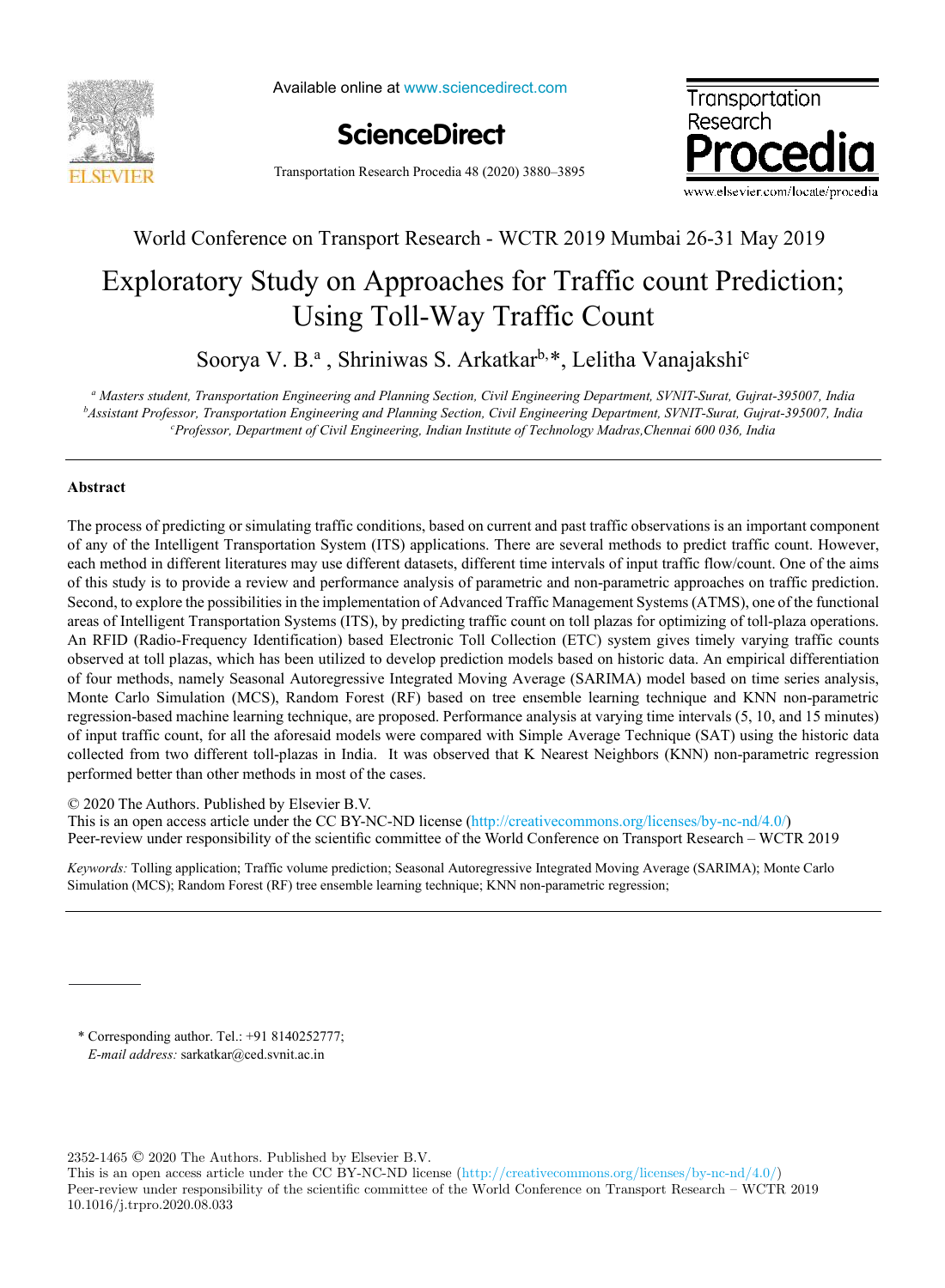## **1. INTRODUCTION AND BACKGROUND**

Intelligent Transportation Systems (ITS) enhance the efficacy and safety of transportation systems using the modern technologies. The ability to accurately predict current traffic conditions, which is a critical component of Advanced Traffic Management Systems (ATMS) applications, is a fundamental part of ITS (Ben-Akiva et al. (1998)). The provision of timely and accurate traffic information is valuable for both operators and users of the infrastructure. The installation of traffic management centres that imparts this information would improve the efficiency, performance and coordination of all traffic operations. However, successful implementation of such advanced systems requires a thorough understanding of historical, present and future traffic conditions of the system. In order to control the transportation system in a proactive manner, there will not be any lag between the collection of data and implementation of traffic control strategies (Smith et al. (2002)). Development of models and algorithms which are suitable for implementation of ITS is an important task for the researchers in this area. Aptly, the importance of shortterm traffic prediction module in ATMS architecture was highlighted by Barcelo and Garcia (1991). Several techniques were available for prediction, testing of the practical accuracy is very important. Aim of this study is twofold, to review performance analysis of popular prediction techniques using toll way traffic data, based on these comparisons to propose a best toll way traffic count prediction system. Second, to explore the possibilities in the implementation of Advanced Traffic Management Systems (ATMS), one of the functional areas of ITS, by predicting traffic count on toll plazas for optimization of toll-plaza operations. Generally, the traffic count has been found to vary with time at toll plazas (Chao and Xiuli (2000)). Effective toll plaza operation is very important during both the peak and the off-peak hours. Suboptimal operation during peak hours adversely affects the throughput of the facilities, whereas, during hours with low traffic, it may result in high operating costs.

Electronic Toll Collection (ETC) is one of the major user services under ITS and aims for easy access of vehicles in peak hours and concurrently reducing the operating cost in off-peak hours. The main functional components of the Electronic Toll Collection (ETC) are Automatic Vehicle Identification (AVI), Automatic Vehicle Classification (AVC) and Vehicle Enforcement System (VES) (Muthulakshmi (2015)). For this, the type of vehicles, date and time, lane number etc. are recorded. Analysis of this data and prediction of traffic volume to future times are the main objectives of the present study. Prediction of traffic count using different parametric and non-parametric approaches such as Seasonal Autoregressive Integrated Moving Average (SARIMA) model based on time series analysis, Monte Carlo Simulation (MCS), Random Forest (RF) tree ensemble learning technique, and K Nearest Neighbors (KNN) non-parametric regression are tried out. An effort has been made to compare the performance of all these models using the same set of data and same interval of input traffic count. Data from two toll locations were used and vehicular flow, aggregated into 5, 10, and 15-minute intervals, has been used as input. Also, by inputting total daily traffic count of previous months, next month daily traffic count has been predicted. Which can be used to estimate monthly revenue at toll plazas in advance. The performance of the aforesaid approaches was compared to a baseline Simple Average Techniques (SAT).

At the early stages of research in this topic, the methodology was constrained by the availability of reliable and continuous data. With the development of technology, data collection has become less tedious and a large amount of data is available for analysis. Many researches have been reported in this regard to develop accurate prediction models using the data, most of which are developed for homogeneous traffic conditions.

 Application of time series analysis for traffic forecasting was reported by many. Some of the initial studies carried out by Ta-Yin Hu et al. (2010), Ghosh et al. (2009) and Wang et al. (2011), indicates the improved prediction accuracy by using time series analysis for short term traffic count prediction. Jha et al. (2016) developed ARIMA models for traffic forecasting. Kumar and Vanajakshi (2015) developed SARIMA model for short term traffic flow prediction, using historic traffic flow data.

Raychaudhuri (2008) and Cheah et al. (2006), conveyed applications of MCS in various engineering disciplines for forecasting. Mishraa et al. (2015) applied MCS for short term traffic count prediction. Other prediction techniques reported include machine learning techniques and non-parametric regression. Breiman (2001) introduced an effective tool in prediction called RF machine learning technique. Leshem et.al (2007) predicted traffic flow by combining Random Forests algorithm into Adaboost algorithm. Hamner et.al (2010) used Random Forests by modeling local and aggregate traffic flow. Smith (2002) examined theoretical foundation of non-parametric regression and compared with Seasonal ARIMA models. They found a significant improvement in performance of the non-parametric regression (K-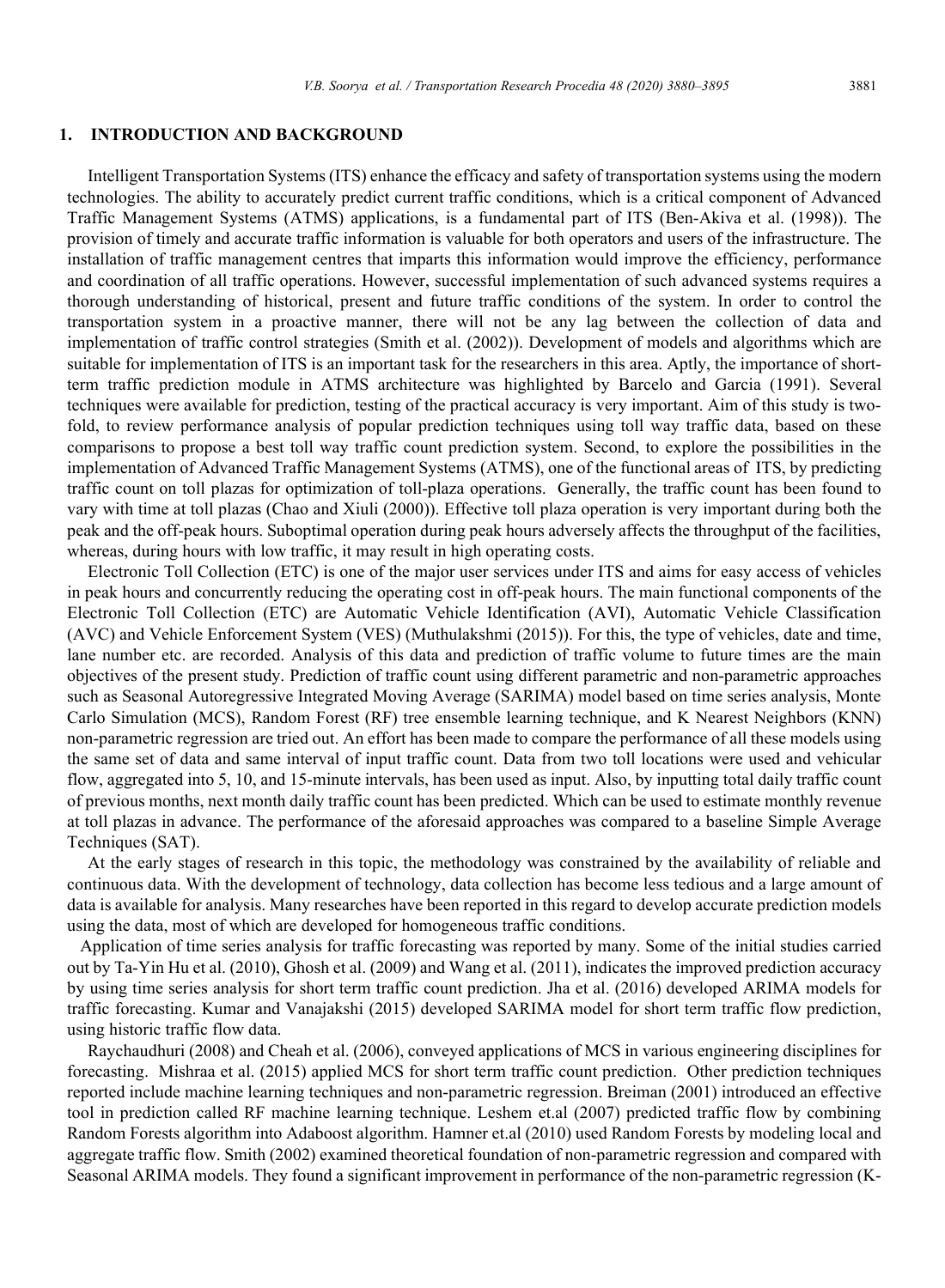NN). Wang et.al (2015) used a hybrid model of K-NN and SVM (Support Vector Machine) for short-term prediction of freeway exiting traffic flow.

There are several methods to predict traffic count. However, each method in different literatures may use different datasets, different time intervals of input traffic flow/count. Also, it can be seen that majority of these studies were from homogeneous and lane-based traffic conditions. In developing countries like India, the traffic is composed of different categories of vehicles, making it highly heterogeneous in nature and difficult to account for. An exploratory comparison of aforesaid methods to predict traffic flow has been carried out in the present study. In addition, traffic count prediction at toll plazas have not been explored in detail. Based on these gaps, the present study aims to predict the traffic count at toll plazas, under the heterogeneous traffic conditions. BRIANL (2003) suggested that with decreasing of the forecasting time interval, the prediction accuracy would become worse. The present study examined the effect of different forecasting time interval in prediction accuracy of each model. The study uses time series analysis (SARIMA model), Monte Carlo simulation, random forest technique, and KNN regression. A brief theoretical description of aforesaid prediction techniques, is presented in the following section.

## **2. PREDICTION TECHNIQUES**

There are generally two kinds of techniques for short term forecasting- parametric and non-parametric approaches. The parametric approaches develop direct forecasting mathematically by a set of parameters. Parametric model fitting effectively compresses all data in the training set (historical data) into one equation and then find out a group of parameters which can minimize the forecasting error. Afterwards, the model can be used for forecasting. Nonparametric regression, on the other hand, is a data-driven approach, which retains all historical observations and searches for the most similar case of the current state, based on which forecasting is made. For the present study, to predict traffic count on toll plazas, the following techniques are used.

- 1. SARIMA model, based on time series analysis
- 2. Monte Carlo Simulation
- 3. Random Forest (RF) based on tree ensemble learning technique
- 4. KNN regression-based machine learning technique

## *2.1 Time series analysis*

Time series is a sequence of measurements over time. Statistical properties such as mean, variance, auto covariance etc. are mainly considered in these analyses. There are different types of time series techniques. Three basic models are Autoregressive (AR), Moving Average (MA), and Autoregressive Moving Average (ARMA) (Wang et al. (2015)). Stationarity of the series is one basic assumption made in many time series analysis techniques. For non-stationary series, regular differencing is applied to convert stationary series together with AR and MA and is referred to as Autoregressive Integrated Moving Average (ARIMA) model. If the series contains a strong seasonal pattern with periodic fluctuation, differencing at the lag specified by the seasonal period is required in order to convert the series to a stationary series and such a series is modelled by Seasonal Autoregressive Integrated Moving Average (SARIMA) models. The SARIMA model is represented by ARIMA  $(p, d, q) \times (P, D, Q)$  S, where p is the non-seasonal AR order, d is the non-seasonal differencing,  $q$  is the non-seasonal MA order,  $P$  is the seasonal AR order,  $D$  is the seasonal differencing,  $Q$  is the seasonal MA order and,  $S$  is the time span of repeating seasonal pattern. For SARIMA models, in order to convert the input time series data to a stationary process, usually differencing at the lag specified by the seasonal period is sufficient. If the data contains trend and seasonality, then differencing at lag-1 (if trend is linear) as well as the differencing at the lag specified by the seasonal period is required. The general representation of SARIMA model is given by

$$
\phi_p(B^s)\phi(B)\nabla_s^D \nabla^d x_t = \delta + \theta_Q(B^s)\theta(B)\omega_t,\tag{1}
$$

where,  $\omega_t$  is the Gaussian white noise process, polynomials  $\phi(B)$  and  $\theta(B)$  of orders p and q, respectively are the ordinary autoregressive and moving average components,  $\phi_p(B^s)$  and  $\theta_q(B^s)$  of orders P and Q are the seasonal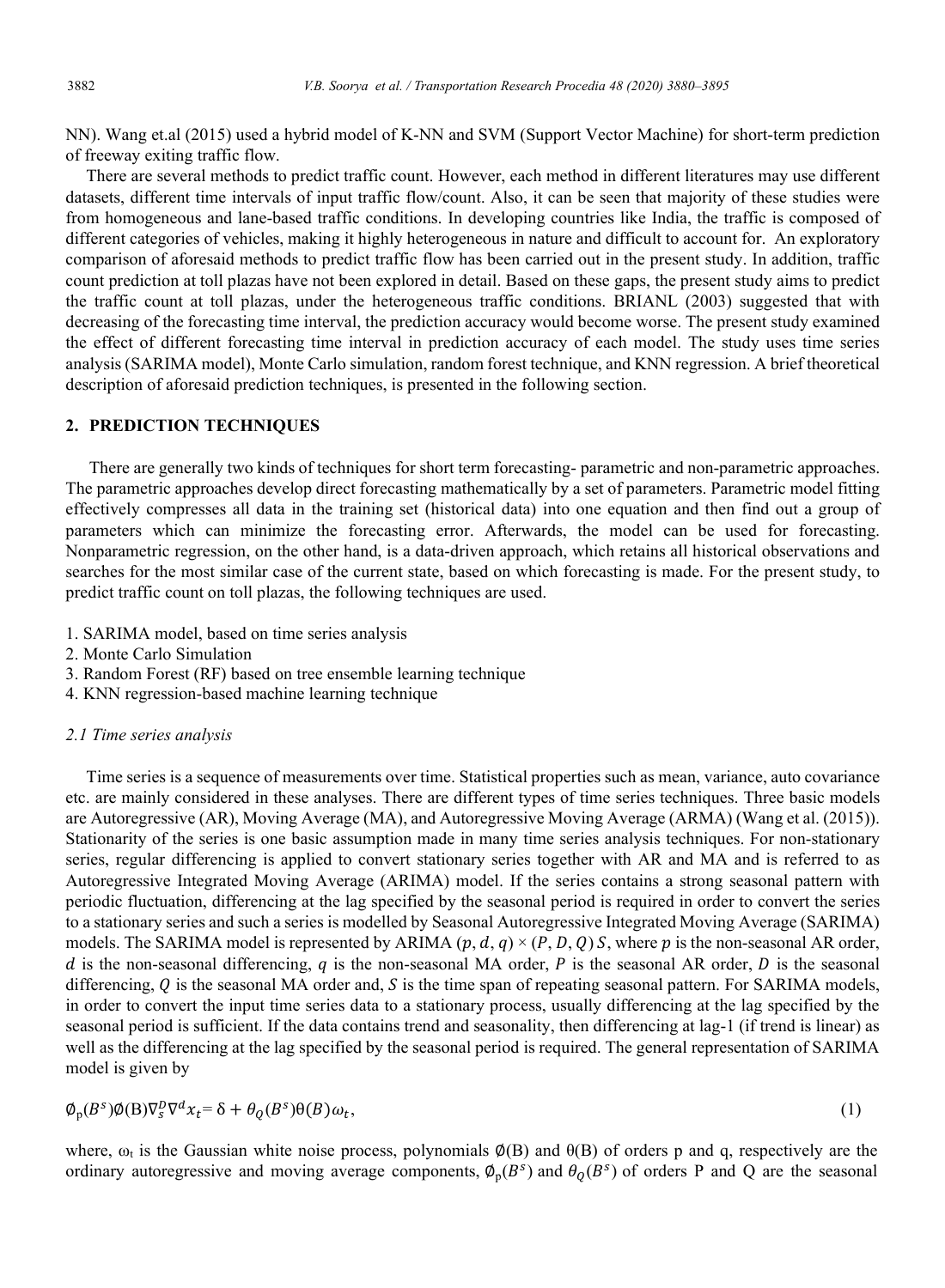autoregressive and moving average components and  $\nabla^a = (1 - B)^a$  and  $\nabla^b = (1 - B^s)^b$  is the ordinary and seasonal difference components.

Model identification, model estimation, diagnostic checking, and forecasting and validation are the important steps involved in time series modeling. The first step in model identification is to determine whether the series is stationary and, if there is any significant seasonality that needs to be modelled. There are mainly two ways to check stationarity of a given series; using plot of Auto Correlation Function (ACF) and Dicky-Fuller unit root test (Shumway and Stoffer (2000)). The diagnostic usually uses the Akaike Information Criterion (AIC), and the maximum likelihood estimation (MLE). The 'auto.arima' function in R software, which combines unit root tests, minimization of AIC and MLE to obtain an ARIMA model, was employed. For the diagnostics of the fitted model the residuals of the chosen model are checked by plotting the ACF of the residuals. Once, the residuals look like white noise, forecasts can be made.

#### *2.2 Monte Carlo Simulation (MCS)*

It is a type of simulation that depends on repeated random sampling and statistical analysis to compute the results. Input distribution identification (distribution fitting) and random number generation are the important steps in this process (Wang and Chen (2011)). In MCS, the first step is to identify the best fitting statistical distribution for the random variables, which can be done using Maximum Likelihood Method. Each probability distribution can be uniquely identified by its parameter set. Next step is to generate random numbers between 0 and 1. The prediction can be done using the random numbers generated and the parameters of the fitted statistical distributions. For each set of input values, one set of output value can be generated. By collecting output values from several simulations runs, we can perform statistical analysis on the values of the output parameters.

## *2.3 Random Forest (RF) based on Tree Ensemble learning technique*

RF develops many decision trees based on random selection of data and variables during training. The class that is the mode of the classes (classification) or mean prediction (regression) of the individual trees (Breiman (2001)) will be the corresponding output. A decision tree creates a type of flowchart which consists of nodes (referred to as 'leafs') and a set of decisions to be made based on these node (referred to as 'branches'), where each split corresponds to a node in it. It is an extensive modification of bagging (bootstrap aggregation) that builds a large collection of decorrelated trees, and then averages it.

The bootstrap is a powerful statistical method for estimating a quantity from a data sample that relies on random sampling with replacement. Bagging or bootstrap aggregation is a technique for reducing the variance of an estimated prediction function. In bagging process, algorithm generates a number of new training data sets. In this study, the regression model developed based on Random forest ensemble learning method are built using the 'randomForest' class in R software. Fig. 1 shows the flowchart of Random forest ensemble learning technique.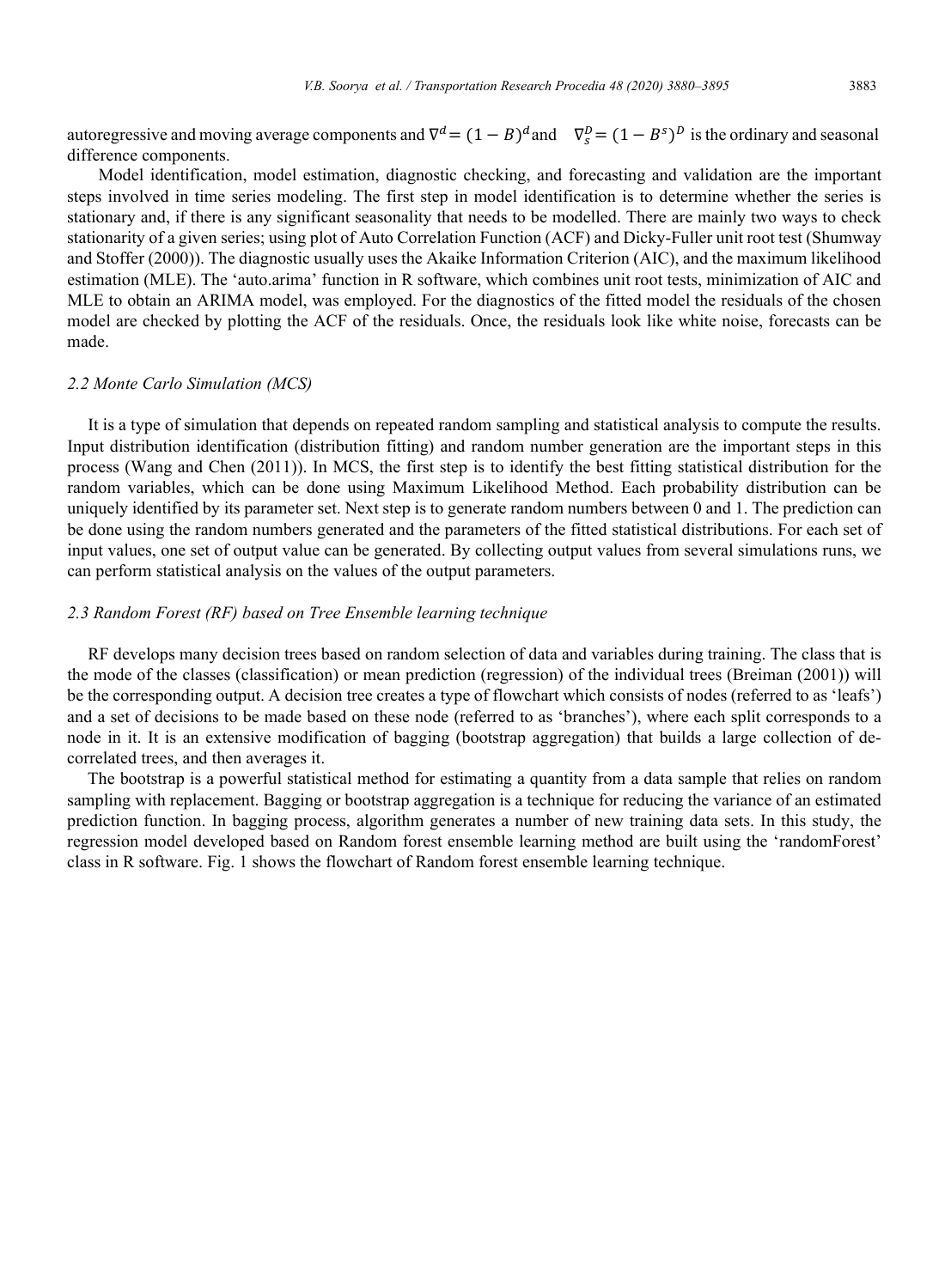

Fig. 1 Random Forest Ensemble learning technique

#### *2.4 K-nearest neighbor (KNN) Technique*

K-NN is a non-parametric regression-based forecasting technique, which searches a collection of historical observations for records like the current conditions and uses these to estimate the future state of the system. It has three components, such as historic database, search procedure and forecast generation. The historical database is a collection of past observations, which in the present study were the traffic counts collected from tollways. For univariate time series data, a system can be defined with a measurement at time t,  $t-1, \ldots, t-D$ , where D is the number of lags. For example,  $X(t)$  of measurements collected every ten minutes with  $D = 2$  can be written as

 $X(t)=[V(t),V(t-1),V(t-2)]$ , (2)

where  $V(t)$  is the measurement during the current time interval,  $V(t-1)$  is the measurement during the previous interval, and so on.

The search procedure finds records in the historical database that are like the current conditions and labels them as neighbors. The distance between the stored data and the new instance is calculated using similarity measures (R. Keith et al. (2000)). For the present study, Euclidean distance was considered. Similarity measure from historical record 'p' to the current condition 'q' can be written as

$$
L_2 = \left[\sum_{i=1}^k |p_i - q_i|^2\right]^{1/2},\tag{3}
$$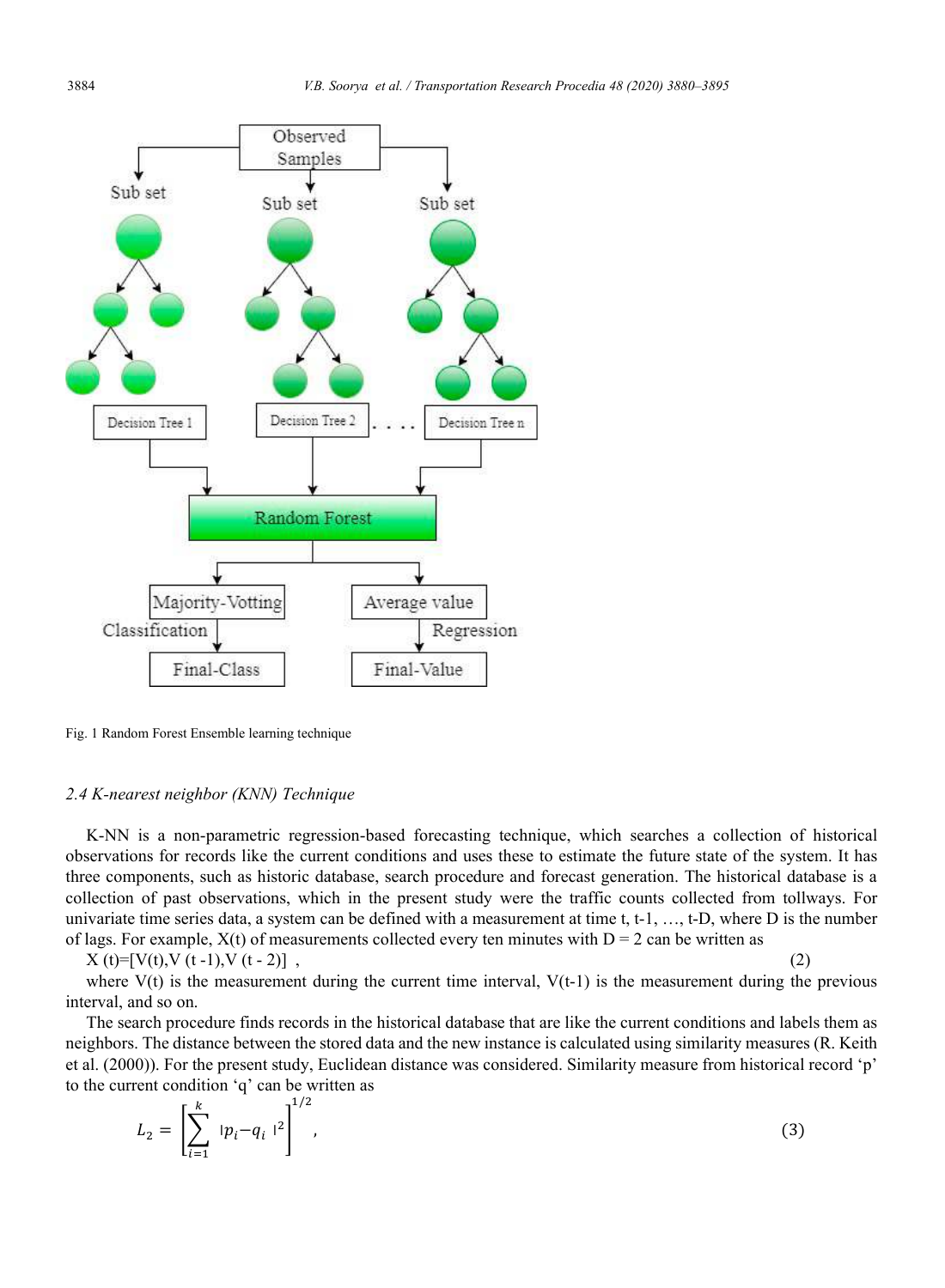where,  $p_i$  is the i<sup>th</sup> element of the historical record currently under consideration, and  $q_i$  is the i<sup>th</sup> element of the current record. The search procedure finds the nearest neighbors, which are those historical observations with the smallest values of distance (p, q).

The final stage is forecast generation. The most commonly used approach for that is to compute a simple average of the dependent variable values of the nearest neighbors. Mathematically, this estimate is calculated according to Equation (4), where k is the number of neighbors found by the search procedure.

$$
V(t+1) = \left(\frac{1}{k}\right) \sum_{i=1}^{k} V_i(t+1).
$$
\n(4)

In this study, traffic count prediction using KNN algorithm was done using R software along with finding the optimum value of 'k' (number of nearest neighbors to be considered for averaging). The Fast-Nearest Neighbor Search Algorithms and Applications (FNN) package available in R software was made use of.

## **3. DATA COLLECTION AND ANALYSIS**

The data collected using the electronic entry system at two different toll plazas in India, (i) Sanand toll plaza, which is located on NH 147, Sarkhej-Viramgam section in the outskirts of the city of Ahmedabad in Gujrat, and (ii) Krishnagiri - Thoppur toll plaza, which is located on NH-44, Krishnagiri Hosur highway in Tamil Nadu, India, were used in this study. The data collected from Sanand toll plaza is from 6th October 2015 to 13th October 2015.The raw data from the electronic entry system of the toll plaza contained every five-minute class-wise traffic flow for the entire 24 hours from 12 midnight to 12 midnight. From the second location, similar data was obtained from 1st April 2017 to 30th April 2017. The total number of vehicles aggregated into five-minute, ten-minute, and fifteen-minute time intervals, were considered as input. The prediction models have been validated using both data sets, one day data was kept for validation of the models from collected data for the input time intervals mentioned above. Since the second location have one-month data the practical application of these techniques has been tested using this data. Also, another set of total daily traffic count from second location was collected from  $1<sup>st</sup>$  April 2015 to 31<sup>st</sup> March 2016, to predict daily traffic count. According to the availability of the data the prediction models were developed and validated for each location.

Traffic count is expected to follow certain temporal patterns, and hence, traffic count pattern analysis was conducted first. Temporal patterns can include hourly pattern (peak and off-peak), daily pattern (week day vs week end), weekly pattern (same days of the week having similar pattern) etc., Identification of these patterns in the data will help in identifying the best inputs to be used for the prediction application. Hourly pattern can be explained as the variation in traffic count over the hours of a day, mainly to capture the peak and off-peak variations. In daily patterns, difference between weekday and weekends can be checked and in weekly pattern, the variation in traffic count for the same day of the week was analyzed. Box plots were made to understand the traffic count variation on hourly, daily, weekly basis, using R-software and are shown in Fig. 2 and 3 for two locations, selected in the present study.



Fig. 2 Hourly box plot of traffic counts for Sanand toll plaza (Location 1)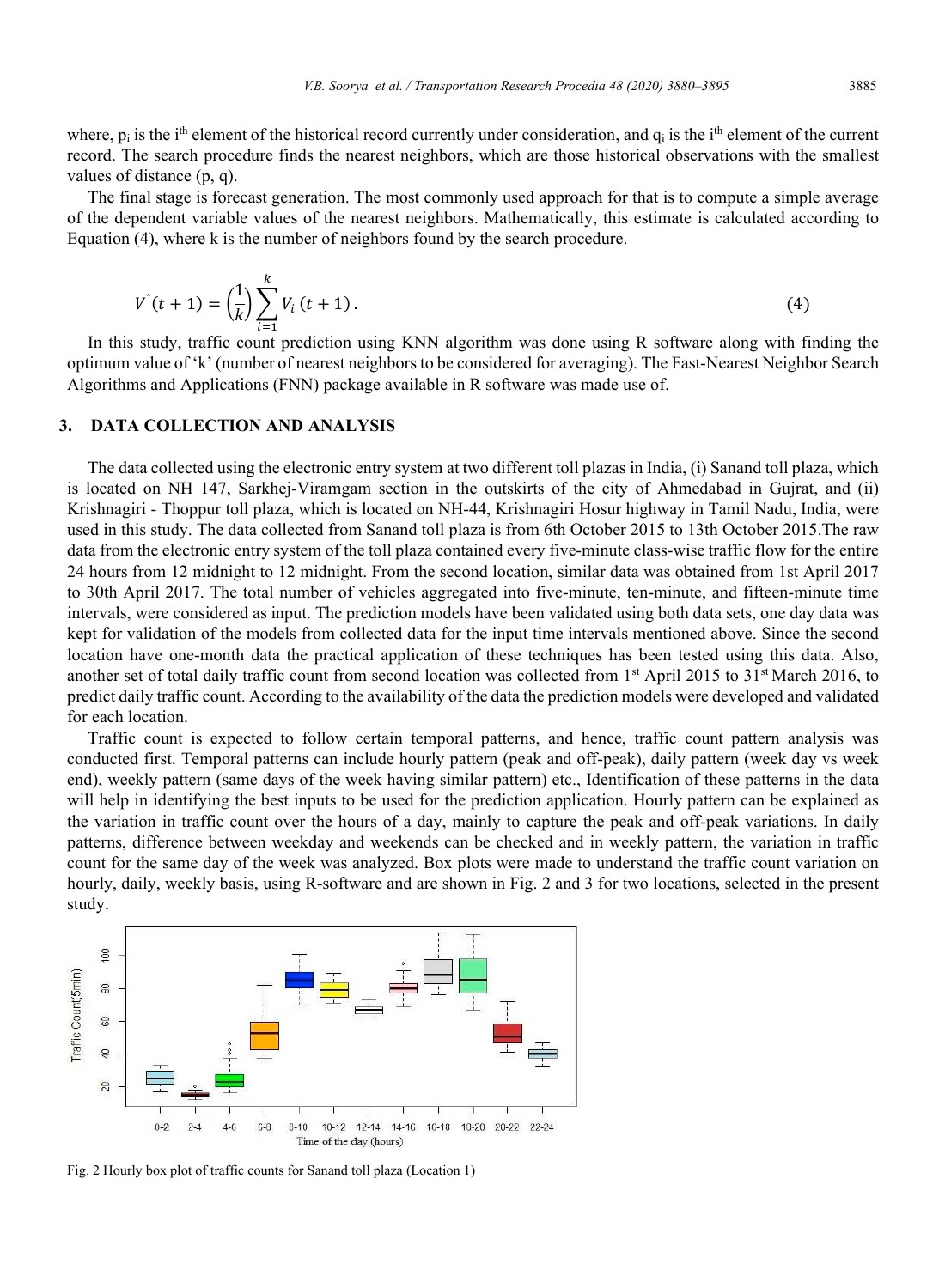

Fig. 3 Hourly box plot of traffic counts for Krishnagiri-thopur toll plaza (Location 2)



Fig. 4 Daily box plot of traffic counts for Krishnagiri-thopur toll plaza ((a) Location 1 &(b) Location 2)

From Fig. 2 and Fig. 3, it can be seen that there is a distinct variation in the traffic counts for each two-hour interval over the day. There is a morning peak in traffic count during 8-10 hours and during 16-20 hours in the evening. A prediction model for hourly traffic count for a day is expected to capture these variations. Similar analysis for daily variation was also made and a significant variation was observed. Figure 4 shows daily box plot for the variation of traffic count over the days of the week. Different time intervals of input data for all the models have been tried, and one sample prediction model for each method is explained as follows and all other set results are given in results and discussion part.

## **4. PREDICTION MODELS**

## *4.1 SARIMA model*

To capture the daily pattern of traffic, the 24 hours' data collected from Location 1, for the 6th, 7th, and 8th of October 2015 was used for model development and the developed model was validated using the observed flow data of October 9, 2015. Since, one of the studies concluded that previous three days flow as input is adequate for predicting the next 24 hours ahead flow (Kumar and Vanajakshi, (2015)).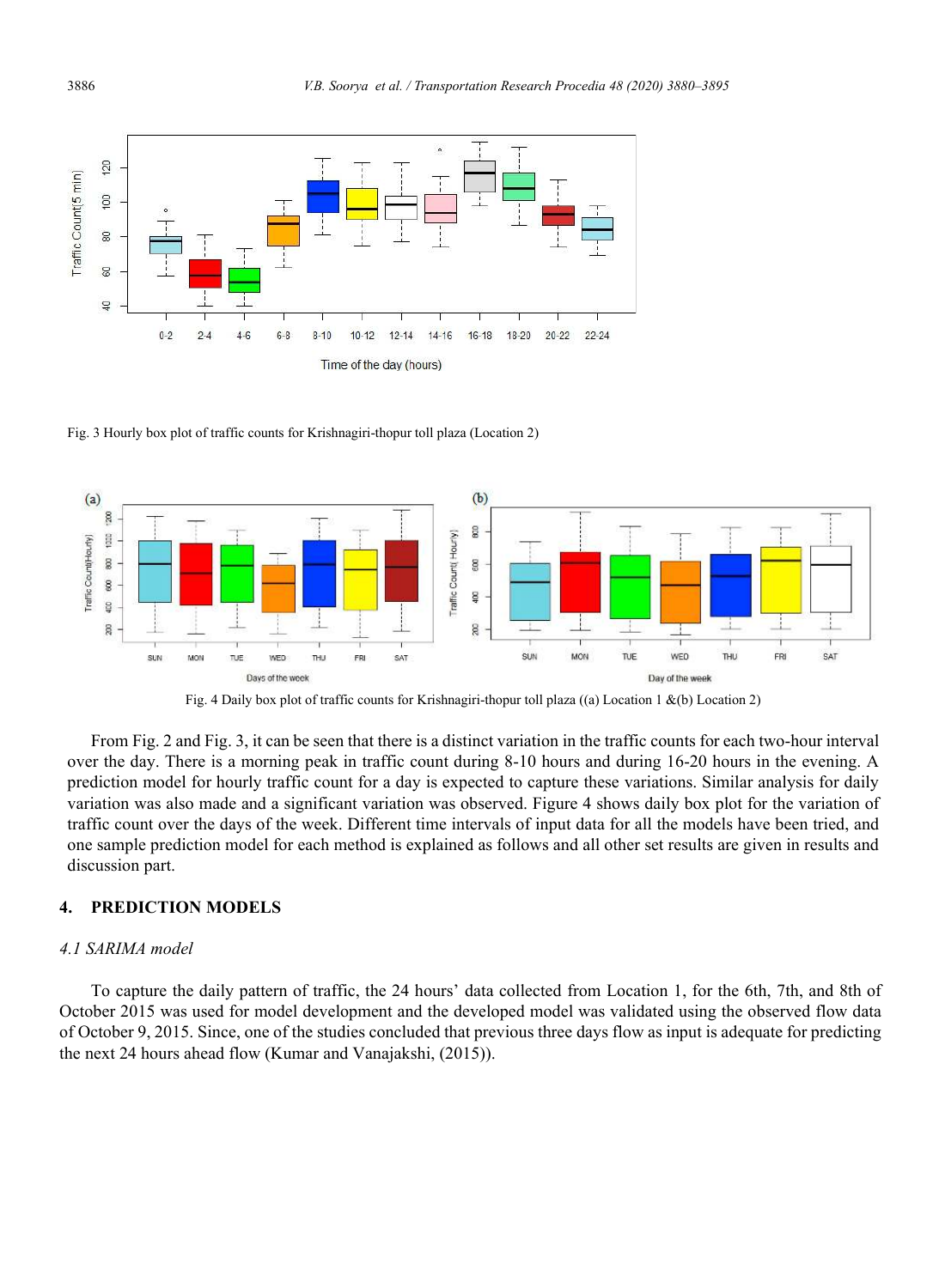

Fig. 5 Time series plot of three-day traffic count at Location 1

The first step in model development was to plot the time series data and check for any patterns. The time series plot of the observed hourly vehicle count of these three consecutive days, is shown in Fig. 5, in which there is a clear seasonal pattern with seasonality of 24 hours. Also, ACF and PACF of the data were plotted (Fig. 6 (a) and (b)) to study the seasonality and stationarity.



Fig. 6 (a) ACF for three-day traffic count data, (b) PACF for three-day traffic count data, (c) Residuals of the model, (d) ACF of the residuals from model fit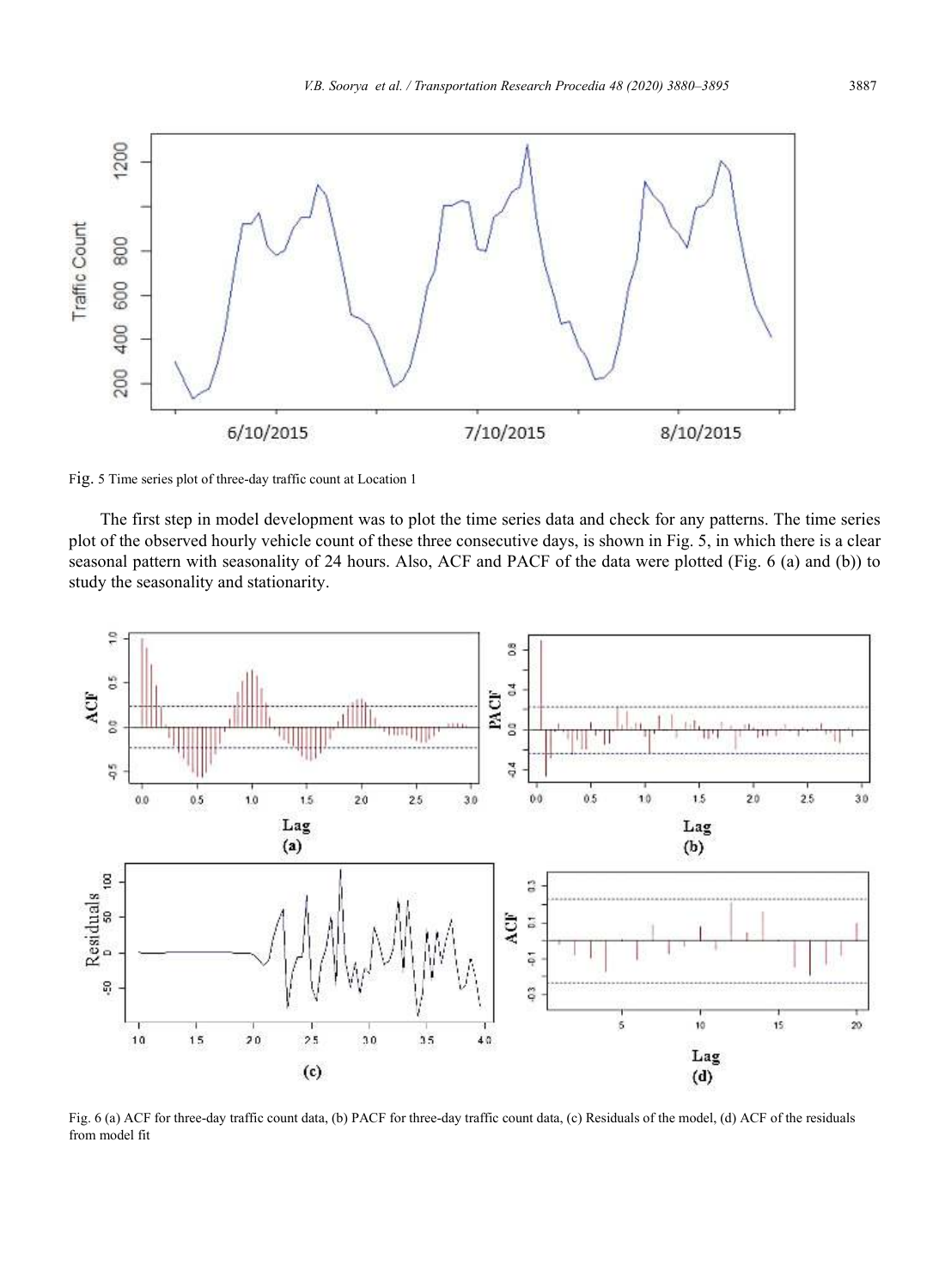These inferences indicate that the time series day-wise data could be modelled using SARIMA. All the possible combinations of models were implicitly checked using R-software for minimum AIC and the best-prediction model was selected for the given time series. Based on this, the model ARIMA  $(2, 1, 0)$   $(1, 1, 0)$  [24], was considered best for day-wise data. Once the possible models and their corresponding orders were found, the next step of model estimation is performed using R- software. For the selected model, the regression coefficients are significant, since the |Z| is found to be more than 1.96, for all estimated coefficients. The next step in model-fitting is diagnostics. It starts with the analysis of the residuals as well as model evaluations. The residuals of the model are as shown in Fig.6c. It could be also possible to inspect the sample autocorrelations of the residuals, for any patterns or large values. ACF of residuals from the model fit is given in Fig. 6d, inspection of this plot shows no obvious patterns, and all the values were within the limits. Hence, the model appears to fit well. Similarly, SARIMA models were also applied for different input traffic count intervals such as 5-minute, 10-minute, and 15-minutes, based on this, traffic count for next day was predicted, with same time intervals.

## *4.2 Monte Carlo Simulation (MCS)*

The dataset was divided into two different subsets, training set for model development, and testing set for validation. The 24 hours' vehicle count data was retrieved in every five-minute interval for six consecutive days, which was used for model development. Model was validated using the observed count of the next (seventh) day. Model development dataset was then analyzed for probability distribution functions viz. normal distribution and log normal distribution. Kolmogorov-Smirnov and Chi square tests were done to check goodness-of-fit of the fitted distributions. The statistics obtained for normal distribution (p-value: 0.76) and log normal distribution (p-value: 0.13), shows that both probability distributions fit well. Nevertheless, the goodness-of-fit tests showed a better fit for normal distribution. Using the mean and standard deviation of the fitted normal distribution, the new data set was produced with random probabilities. Similarly, for each hour, five-minute interval data for the next day was generated. A comparison of predicted values using MCS and observed traffic count frequency distribution is shown in Fig. 7.



Fig. 7 Histogram of Observed count and predicted count for one-day, 5-minute interval, Location 1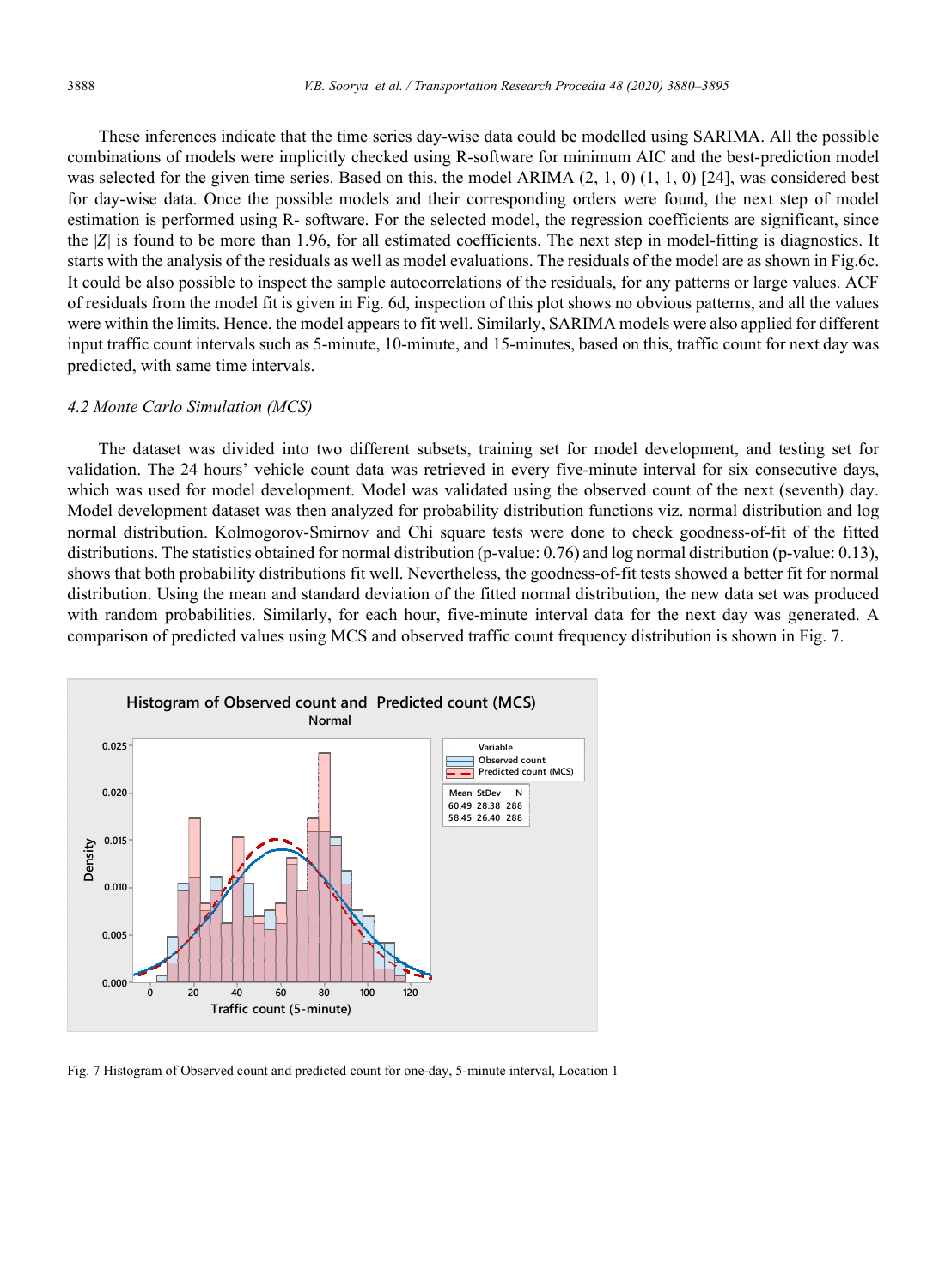## *4.3 Random Forest (RF) algorithm*

Random forest ensemble learning technique is also used to obtain the short-term traffic count prediction, for this purpose regression model, developed based on random forest ensemble learning method is built using the 'randomForest' class in R software. The optimum number of decision trees ('ntree') and minimum number of observations per tree ('mtry') are fixed using 'tuneRF' function in R software. In this study, random forest was initially grown with 100 trees. To check whether the error decreases with a greater number of trees, plot between the number of trees and Out of the Bag error (OOB) is made, as depicted in Fig. 8. One of the sample decision trees is shown in Fig. 9. It was observed that the ensemble method with 100-trees was found have the minimum error as shown in Fig. 8.



Fig. 8 Random Forest Error Vs No: of trees



Fig. 9 Sample decision tree for 5-min interval traffic count prediction from R software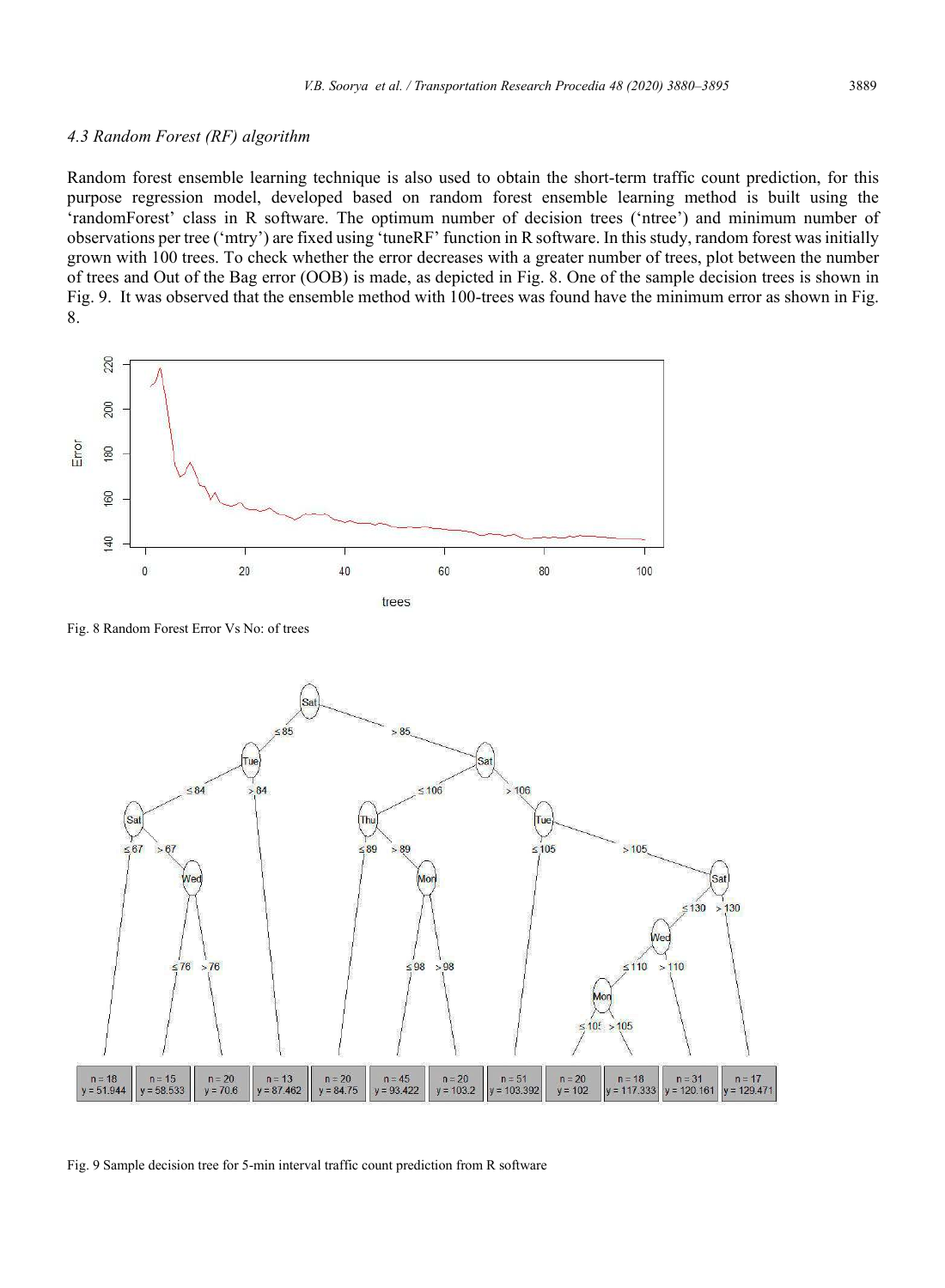#### *4.4 K-nearest neighbor (KNN) Technique*

Present study also attempts to predict traffic count using KNN non-parametric regression. The total data collected was used as historical database for KNN algorithm. The algorithm was prepared using R software. For the search procedure, Euclidean distances (L2 in Equation (3)) were considered. Next step was the forecast generation, for which simple average of the dependent variable values of the nearest neighbours (Equation (4)) were used. Optimum K value can be found out using R-software for minimum error. Accuracy and K-value are plotted as shown in Fig. 10. From this graph, K value was decided as 6.



Fig. 10 Accuracy of prediction Vs K Nearest Neighbors considered

## **5. PERFORMANCE EVALUATION OF PREDICTION MODELS**

In the performance evaluation stage, the performance of the proposed models was compared over varying time intervals of count. For this purpose, the collected data from 2 locations were used for training and validation. Performance of each prediction model was compared with a base method, namely Simple Averaging Technique (SAT), which is the average of the previous days' traffic count. The validation of the prediction models can be performed using Mean Absolute Percentage Error (MAPE) and Mean Absolute Error (MAE) between the predicted and observed values. Comparison of MAPE and MAE was carried out in following sections for time series models SARIMA, MCS, RF and KNN algorithms. It can be inferred, in general, all the prediction models proposed are widely applied to Location 1 and 2 data for 5 minutes, 10 minutes, and 15 minutes intervals.

Fig. 11(a) and 11(b) show the MAPE and MAE for different methods for each time interval at Location 1 and Fig. 11(c) and 11(d) show the same results for Location 2. The MAPE of SAT, MCS, RF, SARIMA, and KNN are compared for both the locations for all three-time intervals. It is clear from the figures, for 5-minute interval prediction the MAPE ranges from 8-16%, for 10-minute interval prediction it is 7-12%, and for 15-minute interval prediction it is 5-11%, which is adequate in most of the ITS applications. According to Lewis' scale of interpretation of estimation accuracy (2), any forecast with a MAPE value of less than 10 % can be considered highly accurate,  $11-20$  % is good, 21–50 % is reasonable and 51 % or more is inaccurate. Hence it can be seen that the results are highly accurate.

When compared to SAT method, all the algorithms perform well for all the time intervals and for both the locations. In most of the cases KNN outperformed the rest of the models. Machine learning approaches like KNN and RF show better accuracy for prediction in all the time intervals at both locations. Fig. 11(b) and 11(d) show the MAE for different approaches for location 1 and 2, respectively. For location-1, all the approaches, the maximum MAE obtained for 5-minute interval is 8, where the average observed count from the field for same interval of the day was 60. Similarly, for location-2 is 11 and 90, respectively. Same for 10-minute interval, for location-1 is 14 & 120, and for location-2 is 16 & 196 respectively. In case of 15-minute interval the values for location-1 is 17 & 181 and for location-2 is 22 & 319, respectively. This demonstrates credibility of different approaches in predicting traffic toll-way counts.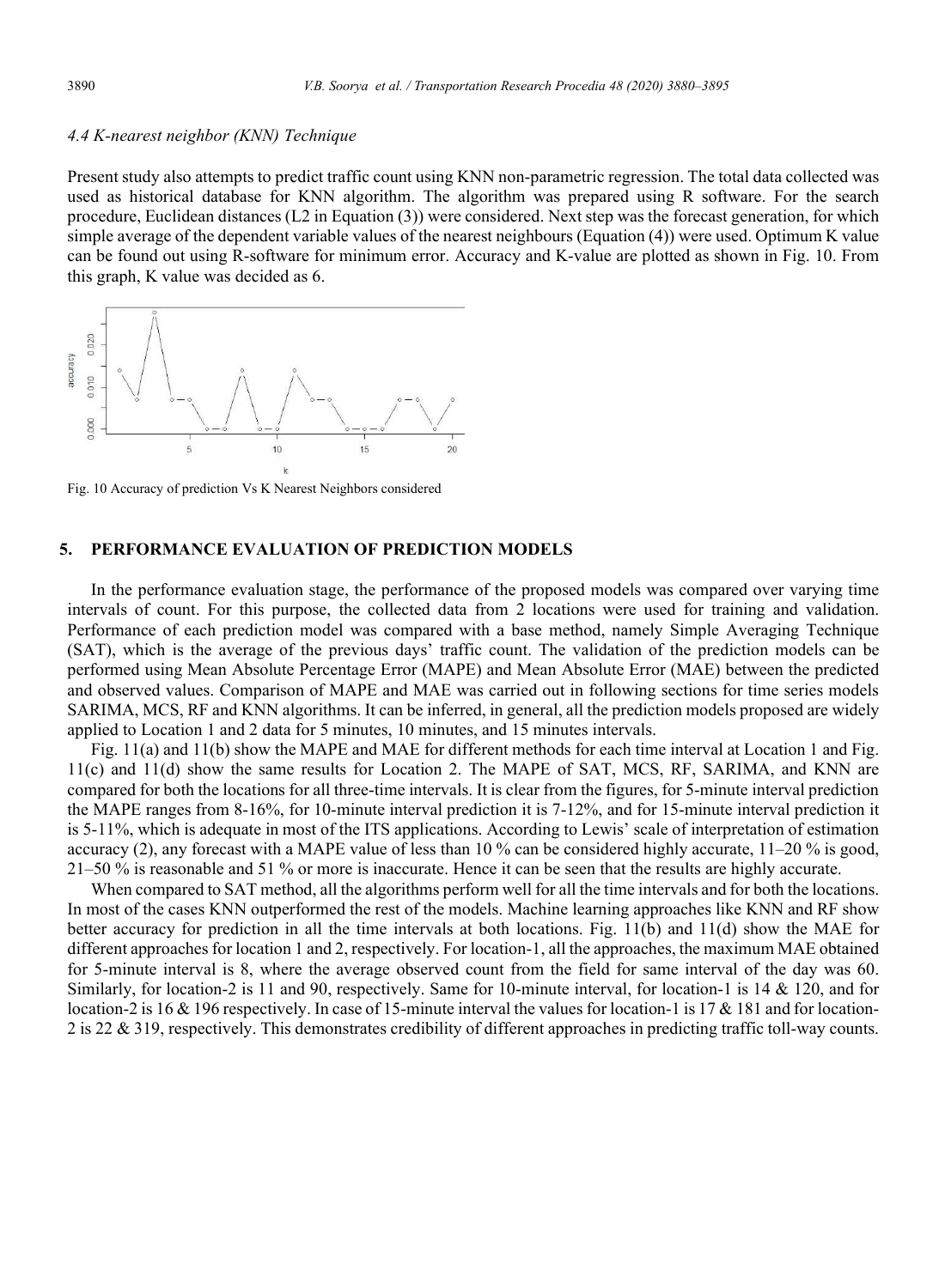

Fig. 11 (a) MAPE & (b) MAE for (Location 1), (c) MAPE & (d) MAE for (Location 2) (different approaches for all prediction intervals)

Fig. 12 shows the plot between observed traffic count and predicted traffic count for a day, using 5-minute interval data. Additionally, Fig. 13 and 14 show the comparison of observed and predicted counts for all the aforesaid models using 10-minut and 15-minute, respectively. From these figures it is clear that, all the observed and predicted counts at peak and off-peak hours are well matched and found to be highly competitive.



Fig. 12 Observed traffic count Vs Predicted traffic count for a day (5-minute interval) for SARIMA, RF, MCS and KNN respectively (Location 1)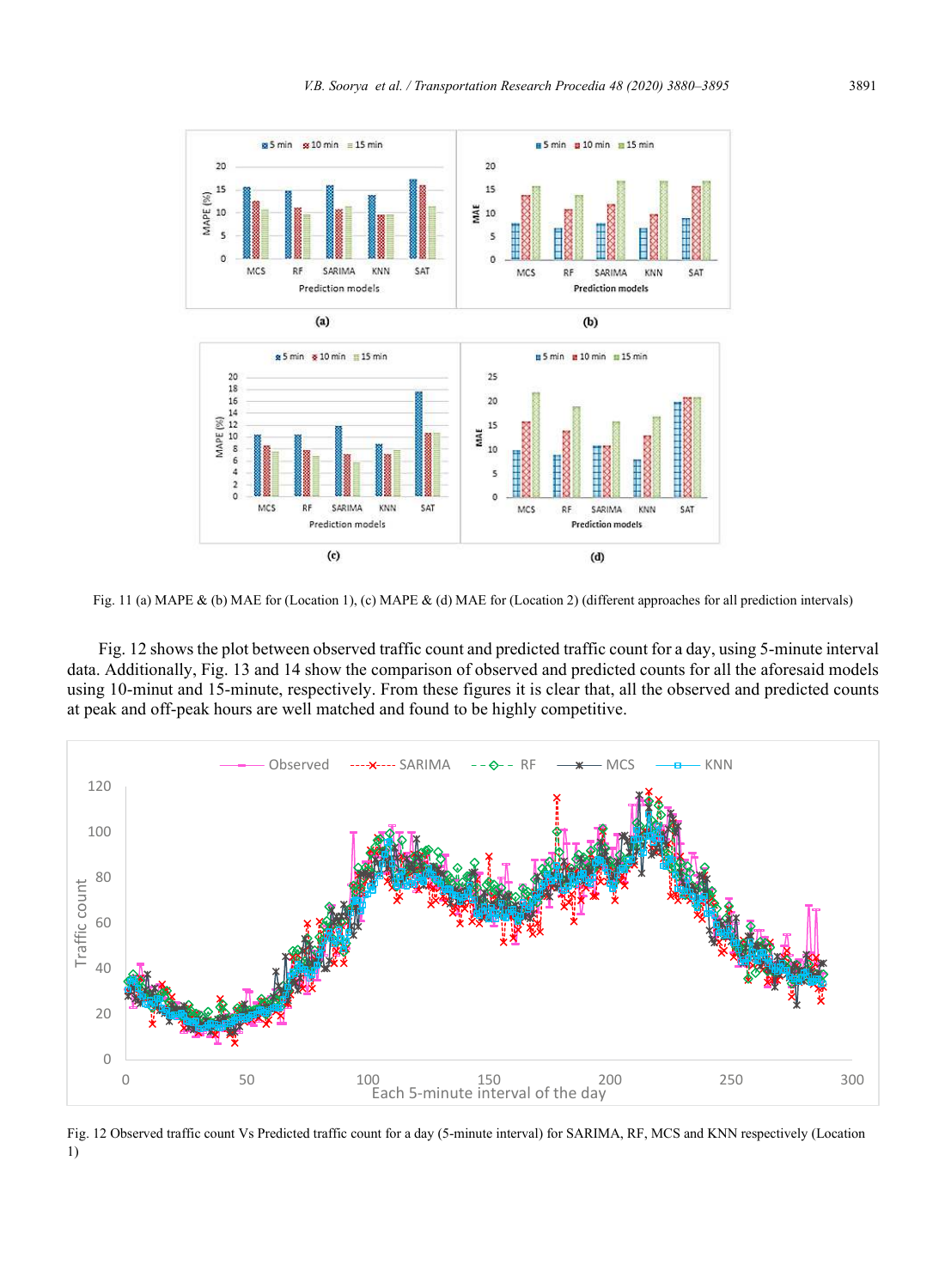

Fig. 13 Comparison of observed Vs Predicted traffic count for a day (10-minute interval) for SARIMA, RF, MCS and KNN (Location 1)



Fig. 14 Comparison of observed Vs Predicted traffic count for a day (15-minute interval) for SARIMA, RF, MCS, and KNN (Location 1)

## *5.1 Real-time traffic count prediction*

To check the model accuracy and practical applicability of the prediction, short term traffic count prediction using real time data was also demonstrated. For this purpose, using the developed SARIMA model for location 2, the historic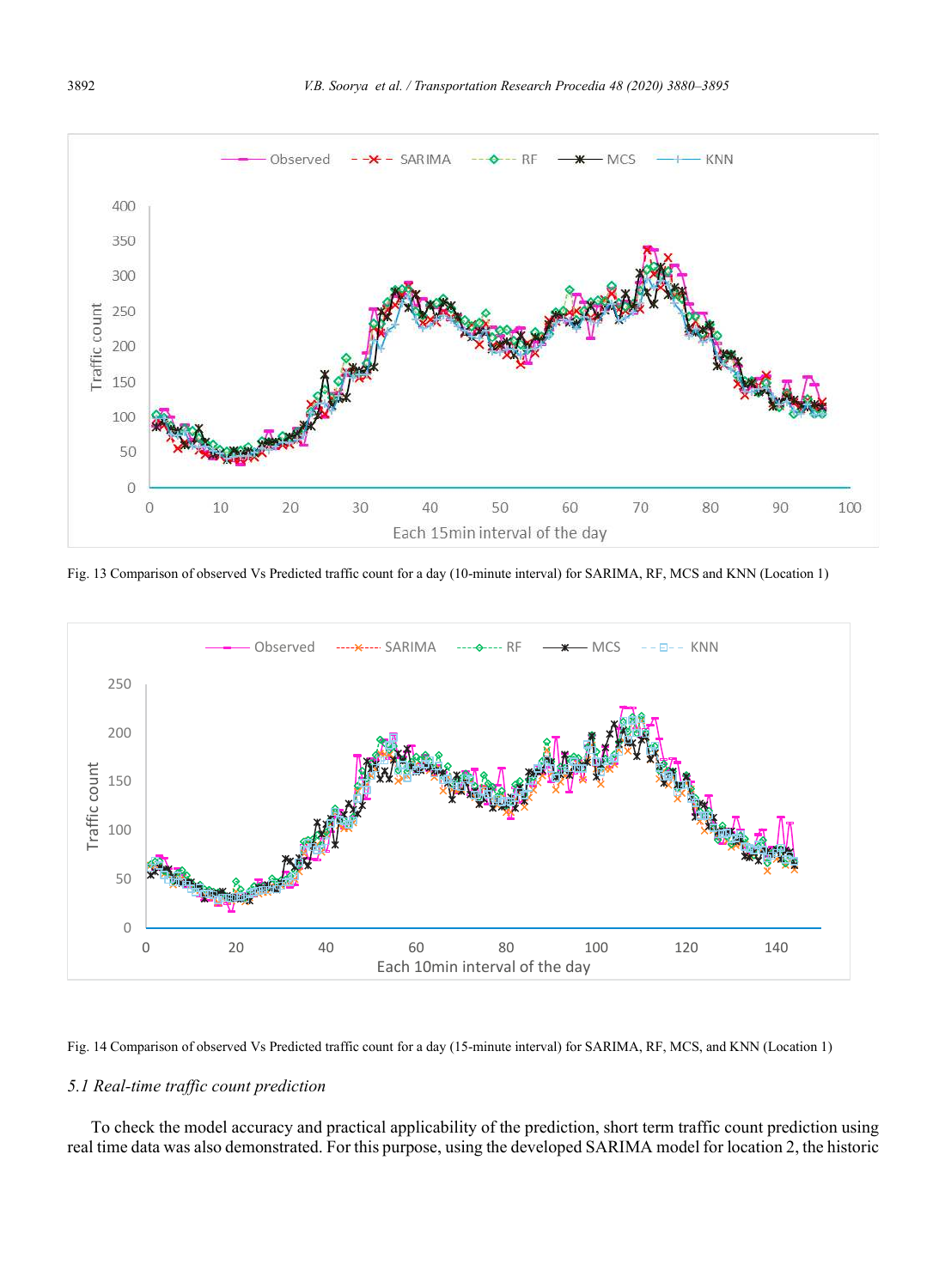data (previous 3-days traffic count data as input) was used along with real time data until the time of prediction on April 07, 2017. Both the morning (8-11am) and evening (5-8pm) peak periods of the day were predicted, as shown in Fig. 13(a) and 13(b), respectively. From Fig. 13(a) and 13(b), it may be noted that SARIMA time series technique is able to predict traffic counts at toll-plaza well, particularly for evening and morning peak hours with MAPE of less than 10%, can be considered highly accurate. This practical application of real-time toll-count performing accurate predictions, can be very inspiring for its actual implementation in field. This can be also really helpful for authorities to monitor even the vehicular growth at regional/national level, based on the historical time series data. This, eventually can be useful for studying even the traffic operations and dynamics on toll-roads.



Fig. 15 Comparison of observed and predicted count during (a) morning peak hours, (b) evening peak hours

## *5.2 Daily traffic count prediction for one month*

By considering practical applicability of these prediction techniques in toll plazas, an effort has been made for the prediction of daily traffic count for one month. Inputting total daily traffic count of previous four months, next month daily traffic count has been predicted, which can be used to estimate monthly revenue in advance. Four consecutive months (April, May, June and July, 2015) daily traffic count data from second location was used for the model development and next one month (August 2015) was kept for validation. The prediction was performed using MCS and time series modelling. By considering the seasonality of the model ARIMA  $(2, 1, 0)$   $(0, 1, 1)$  [30] was developed and is compared with ARIMA (5,1,1). Fig. 16 shows the observed and predicted count for the month of August, 2015 at location 2. MAPE of 9.56%, 10.91% and 13.01 % is obtained for MCS, ARIMA and SARIMA models respectively. The obtained accuracy is adequate for its practical applications.



Fig. 16 Comparison of observed Vs Predicted traffic count for a month (Location 2)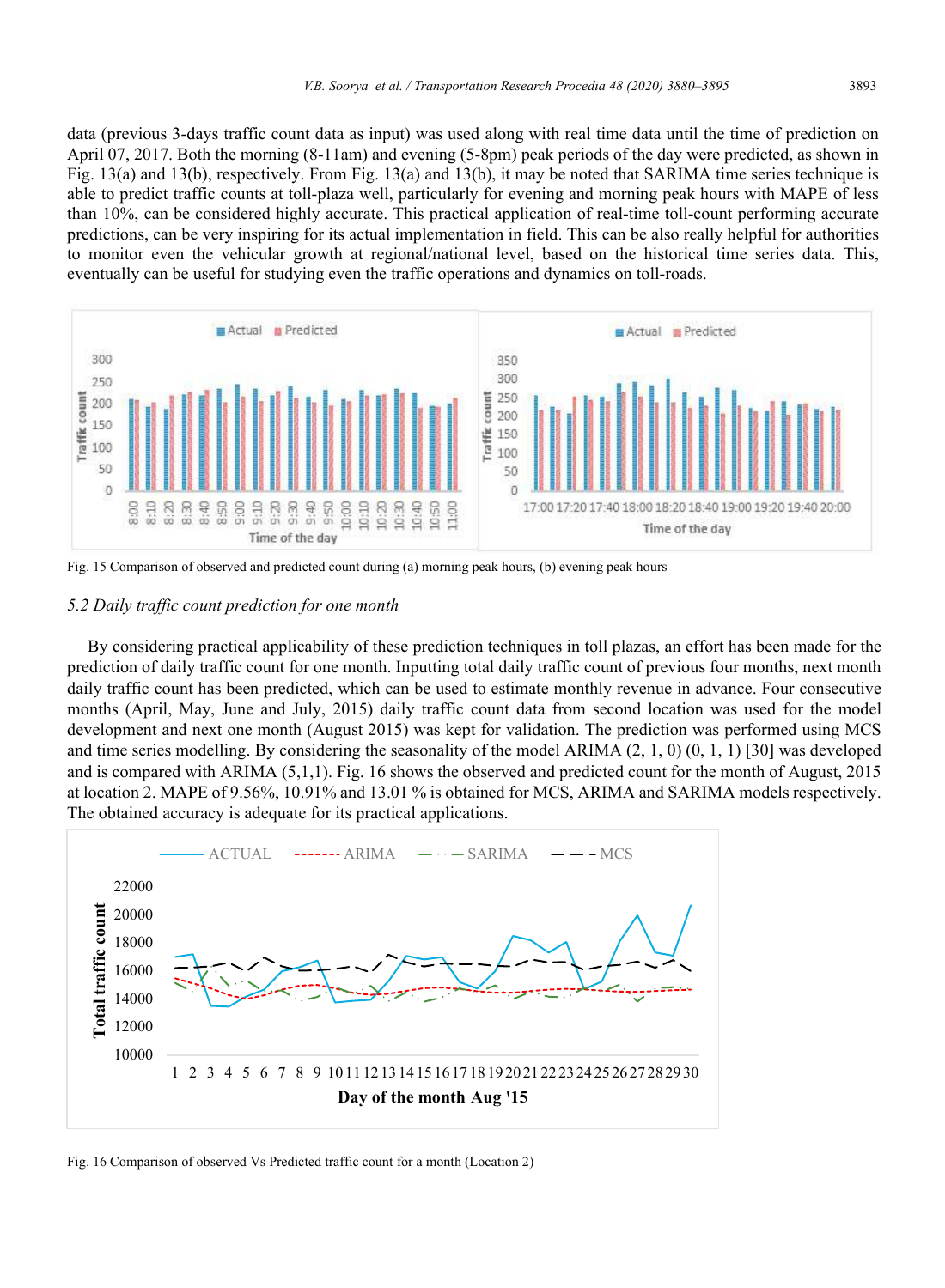## **6. CONCLUSIONS**

The present study is focussed on toll way-count predictions using different techniques such as time series, parametric simulation based MCS algorithm, non-parametric machine learning algorithms such as KNN and RF. Keeping in view, this is going to be an imperative step in optimizing toll-way operations, as forecasted toll-way count is a mandatory input variable for any policy decisions for toll way operations, particularly for ATMS component in deployment of ITS at toll way. With this motivation, using the data collected from two different toll-plazas in India, four models were developed for short-term traffic count prediction.

To start with, temporal patterns of traffic counts were studied. A strong seasonal pattern with seasonality of 24 hours was observed in both the data sets. Based on this, SARIMA models were developed. In SARIMA models, previous 3 days' traffic count was used as input for predicting the next day (24 hour ahead) traffic count. SARIMA performed better for 10-minute input intervals of traffic count. MCS is also found to be highly competitive with SARIMA and it produces better results in most of the cases. But, it requires good amount of input data (normally distributed) as compared to SARIMA. Using MCS, there was not much variation in model performance for different input intervals. RF shows better performance than MCS and SARIMA. But in most of the cases, KNN outperformed the rest of the models. In the case of location-1 and location-2, one-week and one-month historic data were available for every 5-minute interval, respectively. Using KNN, less error was observed in location-2 prediction, than that of location-1, since KNN is a data driven approach. Nevertheless, as demonstrated, KNN can be one of the best approaches for predicting toll-way counts. Also, the present study explored the approaches to predict daily traffic count for one-month period. The results presented in this research work hint that many potential practice-oriented applications can be developed using demonstrated algorithms. Toll-way operations and other relevant logistics, such as number of channels, number of lanes, to be operated and deployment of man-power for specific time period/hour of the day and day of the week can be planned more precisely using precise estimate of toll-count in real-time.

## **References**

Breiman, L., 2001. Random forests. Machine learning, 45(1), pp.5-32.

BRIANL Smit. Michael J Demertsky, 2003. Traffic Flow Prediction: Neural Network Approach[J]. Washington, D.C: Transportation Research Record 1453,TRB.

Cheah, C.Y., Liu, J., 2006. Valuing governmental support in infrastructure projects as real options using Monte Carlo simulation. Construction Management and Economics, 24(5), pp.545-554.

Ghosh, B., Basu, B. and O'Mahony, M., 2009. Multivariate short-term traffic flow forecasting using time-series analysis. IEEE Transactions on Intelligent Transportation Systems, 10(2), pp.246-254.

Hamner, B., 2010. Predicting travel times with context-dependent random forests by modeling local and aggregate traffic flow. Data Mining Workshops (ICDMW), 2010 IEEE International Conference on (pp. 1357-1359).

Jha, K., Sinha, N., Arkatkar, S.S. and Sarkar, A.K., 2016. A comparative study on application of time series analysis for traffic forecasting in India: prospects and limitations. CURRENT SCIENCE, 110(3), pp.373-385.

Kumar, S.V., Vanajakshi, L., 2015. Short-term traffic flow prediction using seasonal ARIMA model with limited input data. European Transport Research Review, 7(3), pp.1-9.

Leshem, G., Ritov, Y., 2007. Traffic flow prediction using Adaboost algorithm with random forests as a weak learner. Proceedings of World Academy of Science, Engineering and Technology (Vol. 19, pp. 193-198).

Lippi, M., Bertini, M., Frasconi, P., 2013. Short-term traffic flow forecasting: An experimental comparison of time-series analysis and supervised learning. IEEE Transactions on Intelligent Transportation Systems, 14(2), pp.871-882.

Mishraa, R., Singhb, A.P., Sharmac, A., Sarkard, A.K., 2015. Short term traffic prediction using Monte Carlo simulation. 3rd Conference of Transport Research Group India.

Muthulakshmi, D., S., Janani, 2015. Design RFID tag and implementation of RSSI based automatic toll Connection. International journal of innovative research in electrical, electronics, instrumentation and control engineering Vol. 3.

R. Keith Oswald, Dr. William T. Scherer, Dr. Brian L. Smith., 2000. Traffic Flow Forecasting Using Approximate Nearest Neighbor Nonparametric Regression. A Research Project Report, UVA Center for Transportation Studies.

Raychaudhuri, S., 2008. Introduction to Monte Carlo Simulation. Simulation Conference, WSC 2008. Winter (pp. 91-100). IEEE.

Shumway, R.H., Stoffer, D.S., 2000. Time series analysis and its applications. STUDIES IN INFORMATICS AND CONTROL, 9(4), pp.375-376. Smith, B.L., Williams, B.M., Oswald, R.K., 2002. Comparison of parametric and nonparametric models for traffic flow forecasting. Transportation Research Part C: Emerging Technologies, 10(4), pp.303-321.

Ta-Yin Hu, Wei-Ming Ho, 2010. Travel Time Prediction for Urban Networks: The Comparisons of Simulation-based and Time-Series Models, Department of Transportation and Communication Management Science.